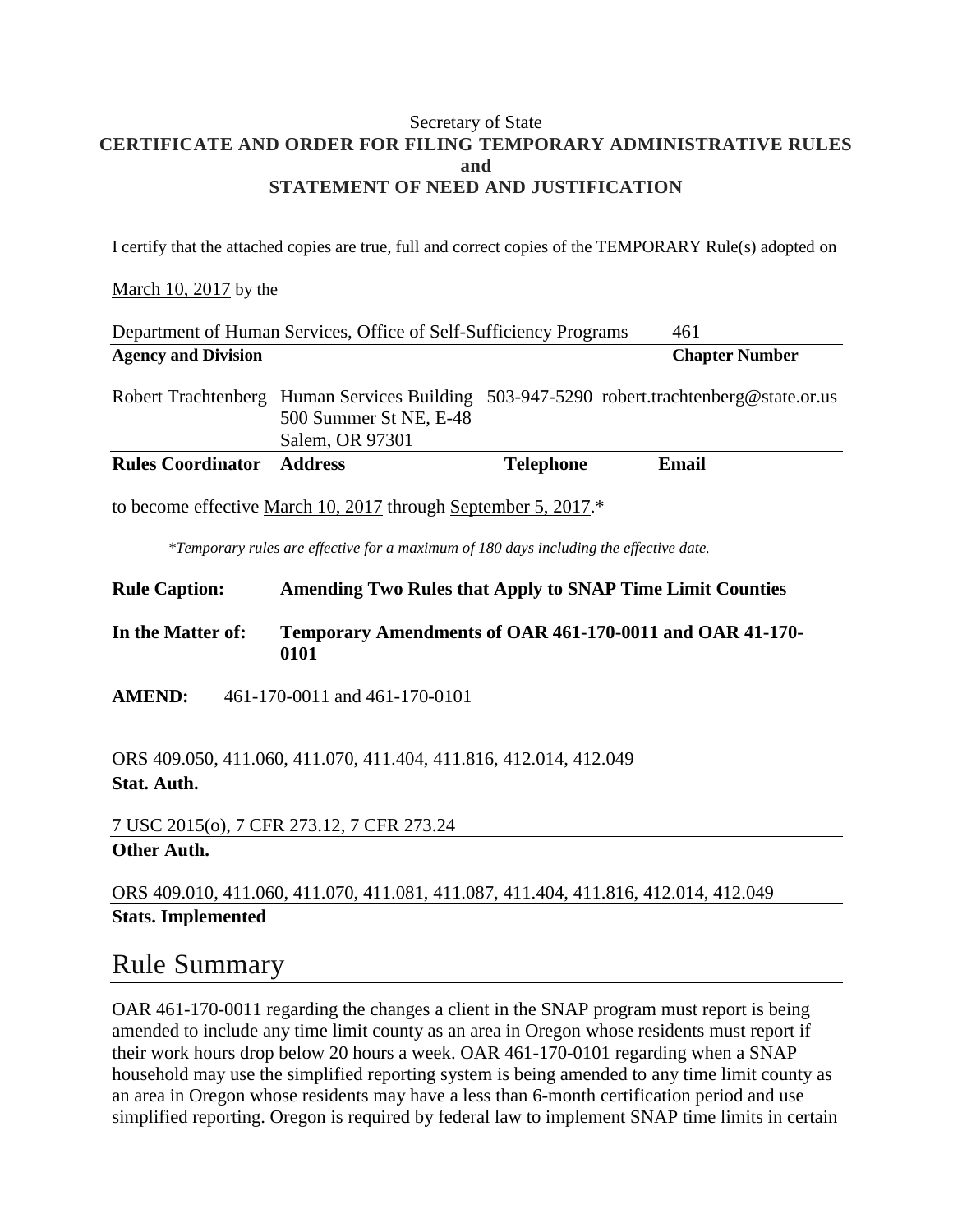counties as the economy improves. These rules changes immediately affect clients in Clackamas County. The rule text showing changes is available at [http://www.dhs.state.or.us/policy/selfsufficiency/ar\\_temporary.htm.](http://www.dhs.state.or.us/policy/selfsufficiency/ar_temporary.htm)

## Need for the Rules

OAR 461-170-0011 and OAR 461-170-0101 need to be amended to properly implement federal requirements setting SNAP time limits in certain Oregon counties as the economy improves. These two rules only covered Multnomah and Washington counties. The amended rules will cover any time limit county and will have an immediate effect on clients in Clackamas County. Under the amended rules, residents in any time limit county must report if their work hours drop below 20 hours a week, and may have a less than 6-month certification period and use simplified reporting.

## Documents Relied Upon

USDA Food and Nutrition Service, ABAWD Time Limit Policy and Program Access, November 19, 2015, available at [http://www.fns.usda.gov/sites/default/files/snap/ABAWD-Time-Limit-](http://www.fns.usda.gov/sites/default/files/snap/ABAWD-Time-Limit-Policy-and-Program-Access-Memo-Nov2015.pdf)[Policy-and-Program-Access-Memo-Nov2015.pdf](http://www.fns.usda.gov/sites/default/files/snap/ABAWD-Time-Limit-Policy-and-Program-Access-Memo-Nov2015.pdf)

# Justification of Temporary Rules

The Department finds that failure to act promptly by amending OAR 461-170-0011 and 461- 170-0101 will result in serious prejudice to the public interest and the Department because the Department will not be properly implementing federal requirements that set time limits for SNAP clients in certain Oregon counties, which now include Clackamas County. The Department needs to proceed by temporary rule because the Department is determining eligibility for SNAP clients in Clackamas County on a continuous basis.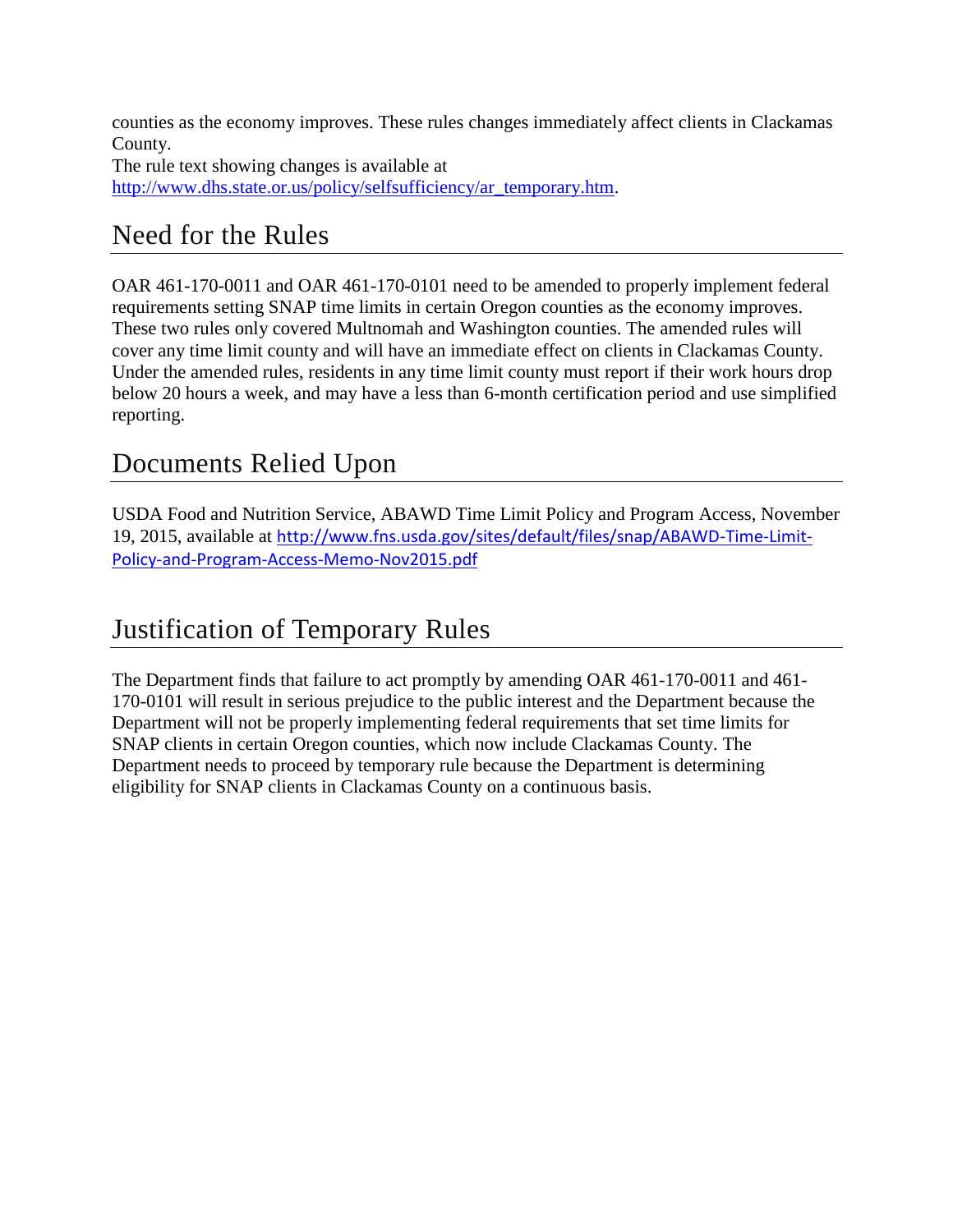- (1) A change in employment status is considered to occur as follows:
	- (a) For a new job, the change occurs the first day of the new job.
	- (b) For a job separation, the change occurs on the last day of employment.
- (2) A change in source of income is considered to occur as follows:
	- (a) For earned income, the change occurs upon the receipt by the individual of the first paycheck from a new job or the first paycheck reflecting a new rate of pay.
	- (b) For unearned income, the change occurs the day the individual receives the new or changed payment.
- (3) An individual must report, orally or in writing, the following changes:
	- (a) In the ERDC program, an individual must report the following changes within 10 days of occurrence:
		- (A) A change in child care provider.
		- (B) A change in employment status.
		- (C) A change in mailing address or residence.
		- (D) A change in membership of the filing group (see OAR 461-110-0350).
		- (E) A member of the filing group is discharged from the U.S. military and returning from active duty in a military war zone.
		- (F) A change in income above the ERDC income limit as defined in OAR 461-155-0150(5)(b) that is expected to continue.
	- (b) In the SNAP program:
		- (A) An ABAWD residing in one of the *time limit counties* (see OAR 461-135- 0520), who is employed and assigned to CRS or SRS who resides in Multnomah or Washington County and is employed, must report a change in work hours when work hours are below 20 hours per week. This change must be reported within 10 days of occurrence.
		- (B) An individual assigned to CRS must report any of the following changes within 10 days of occurrence: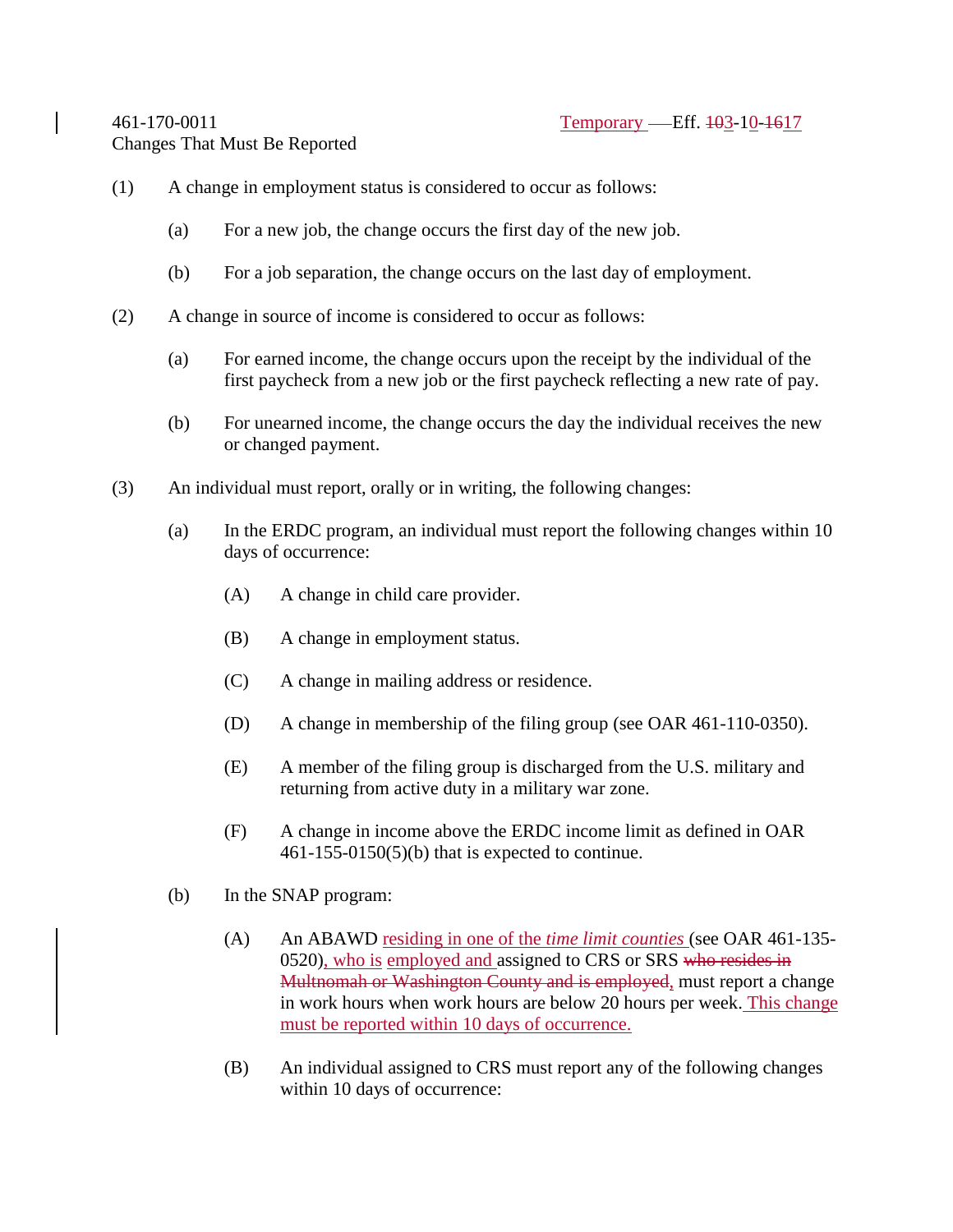- (i) A change in earned income of more than \$100.
- (ii) A change in unearned income of more than \$50.
- (iii) A change in source of income.
- (iv) A change in membership of the filing group (see OAR 461-110- 0370) and any resulting change in income.
- (v) A change in residence and the shelter costs in the new residence.
- (vi) A change in the legal obligation to pay child support.
- (vii) When the sum of cash on hand, stocks, bond, and money in a bank or savings institution account reaches or exceeds program resource limits.
- (viii) Acquisition or change in ownership of a non-excluded vehicle.
- (C) An individual assigned to SRS must report when the monthly income of the filing group exceeds the SNAP *countable* (see OAR 461-001-0000) income limit by the tenth day of the month following the month of occurrence.
- (D) An individual assigned to TBA is not required to report any changes.
- (c) For Employment Payments (see OAR 461-135-1270) and JPI (see OAR 461-135- 1260), an individual must follow the same reporting requirements as a SNAP client assigned to CRS, SRS, or TBA reporting systems (see OAR 461-170-0010).
- (d) In the GA, OSIP, OSIPM, and QMB programs, an individual must report all changes that may affect *eligibility* (see OAR 461-001-0000) within 10 days of occurrence, including any of the following changes:
	- (A) A change in employment status.
	- (B) A change in health care coverage.
	- (C) A change in membership of the *household group* (see OAR 461-110- 0210).
	- (D) A change in marital status.
	- (E) A change in residence.
	- (F) Except for QMB-BAS, QMB-SMB, and QMB-SMF, a change in resources.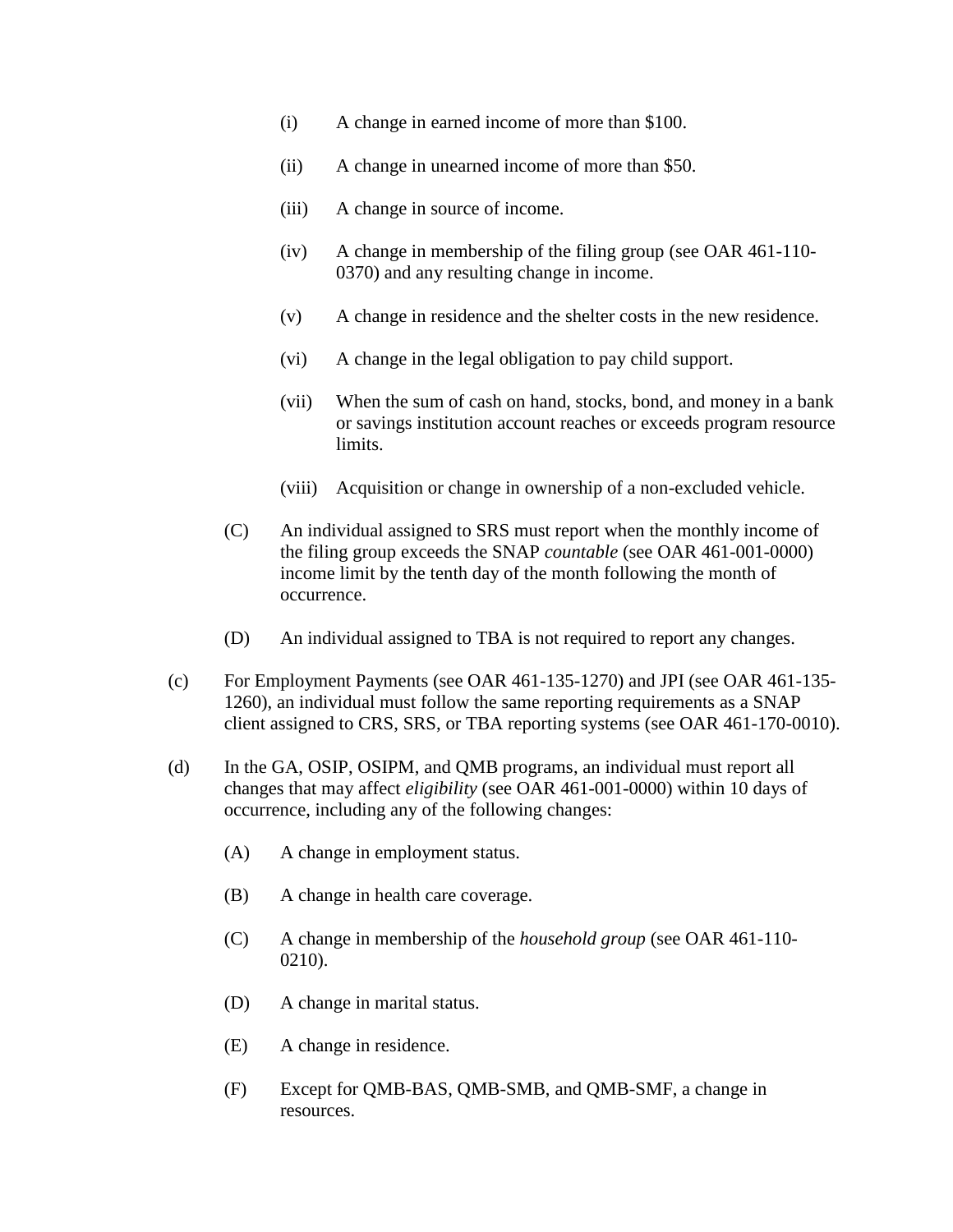- (G) A change in source or amount of income.
- (e) In the REF, SFPSS, and TANF programs, an individual assigned to CRS must report any of the following changes within 10 days of occurrence:
	- (A) Acquisition or change in ownership of a non-excluded vehicle.
	- (B) A change in earned income more than \$100.
	- (C) Employment separation.
	- (D) A change in membership of the *household group* (see OAR 461-110- 0210).
	- (E) A change in marital status or other changes in membership of the filing group.
	- (F) A change in mailing address or residence.
	- (G) A change in pregnancy status of any member of the filing group.
	- (H) A change in source of income.
	- (I) A change in unearned income more than \$50.
	- (J) A change in who pays the shelter costs if the costs will be paid by a noncustodial *parent*.
	- (K) Sale or receipt of a resource that causes total resources to exceed program resource limits.
- (f) In the REFM program, an individual must report the following changes within 10 days of occurrence:
	- (A) A change in membership of the *household group* (see OAR 461-110- 0210).
	- (B) A change in residence.

Stat. Auth.: ORS 409.050, 411.060, 411.070, 411.404, 411.706, 411.816, 412.014, 412.049, 413.085, 414.685 Stats. Implemented: ORS 409.010, 409.050, 411.060, 411.070, 411.081, 411.404, 411.704, 411.706, 411.816, 411.825, 411.837, 412.014, 412.049, 413.085, 414.685, 414.826